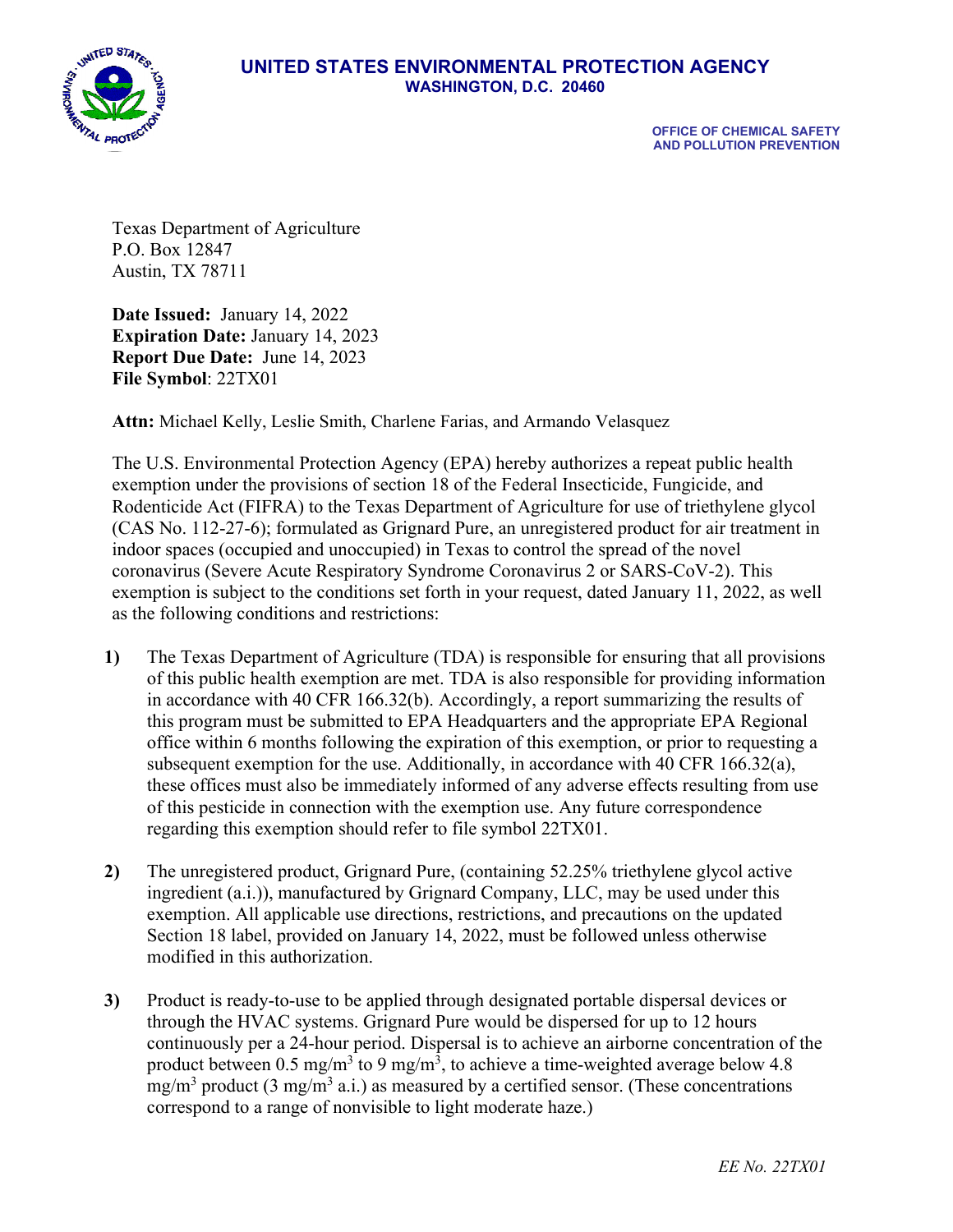- **4)** Application of Grignard Pure is for use in indoor spaces only, occupied or unoccupied, to treat the air in the following listed indoor spaces when adherence to current public health guidelines (e.g., CDC guidance at www.cdc.gov, recommending face masks, social distancing, limited occupancy, and increased ventilation) is impractical, difficult to maintain, or is not expected to provide a sufficient level of protection. Areas of particular concern include breakrooms, locker rooms, bathrooms, lobbies, elevators, eating areas, and food preparation areas within:
	- Medical offices and outpatient clinics and dental offices and clinics; but specifically excluding any spaces in hospitals, nursing homes, and assisted living facilities.
	- Intrastate buses, trains, and subways.
	- Food processing (NAICS 311) but not food services (NAICS 722).
	- Indoor spaces within buildings, including government facilities, where people are conducting activity deemed essential by the state and allowed by the state lead agency, unless otherwise excluded.
- **5)** Follow SARS CoV-2 risk mitigation guidelines issued by Federal, State and local public health officials. Grignard Pure is not to be relied upon as a sole mitigation but is a supplemental treatment to be used in conjunction with current public health guidelines. See **Directions for Use** for specific details regarding criteria for use of this product.
- **6)** Grignard Pure may be sold and distributed under this emergency exemption only for use by or under direction of trained Grignard-certified applicators, for use in Grignard-approved equipment only, installed by Grignard-certified installers. Use with any other machines, equipment, or systems is prohibited.
- **7)** Prior to allowing use, TDA and Grignard Company, LLC must coordinate training for users in the application of Grignard Pure by certified equipment. Application is only allowed by users trained and authorized by Grignard, or by those under the direct supervision of a trained and authorized user.
- **8)** TDA must coordinate with Grignard to communicate with Federal, State, and local officials that Grignard Pure is only available to those authorized by TDA under this emergency exemption authorization.
- **9)** TDA, the managers of the treated spaces, and Grignard must ensure prominent posting of signage, as depicted on the approved label, at entrances and within treated areas. Grignard must supply adequate signage with delivery of product. The signage must include the following statement: "*Grignard Pure may cause temporary irritation in sensitive individuals. If you experience eye, nose, and/or throat irritation, immediately leave the space and get fresh or outdoor air*." The signage must also include a contact number to report any adverse effects.